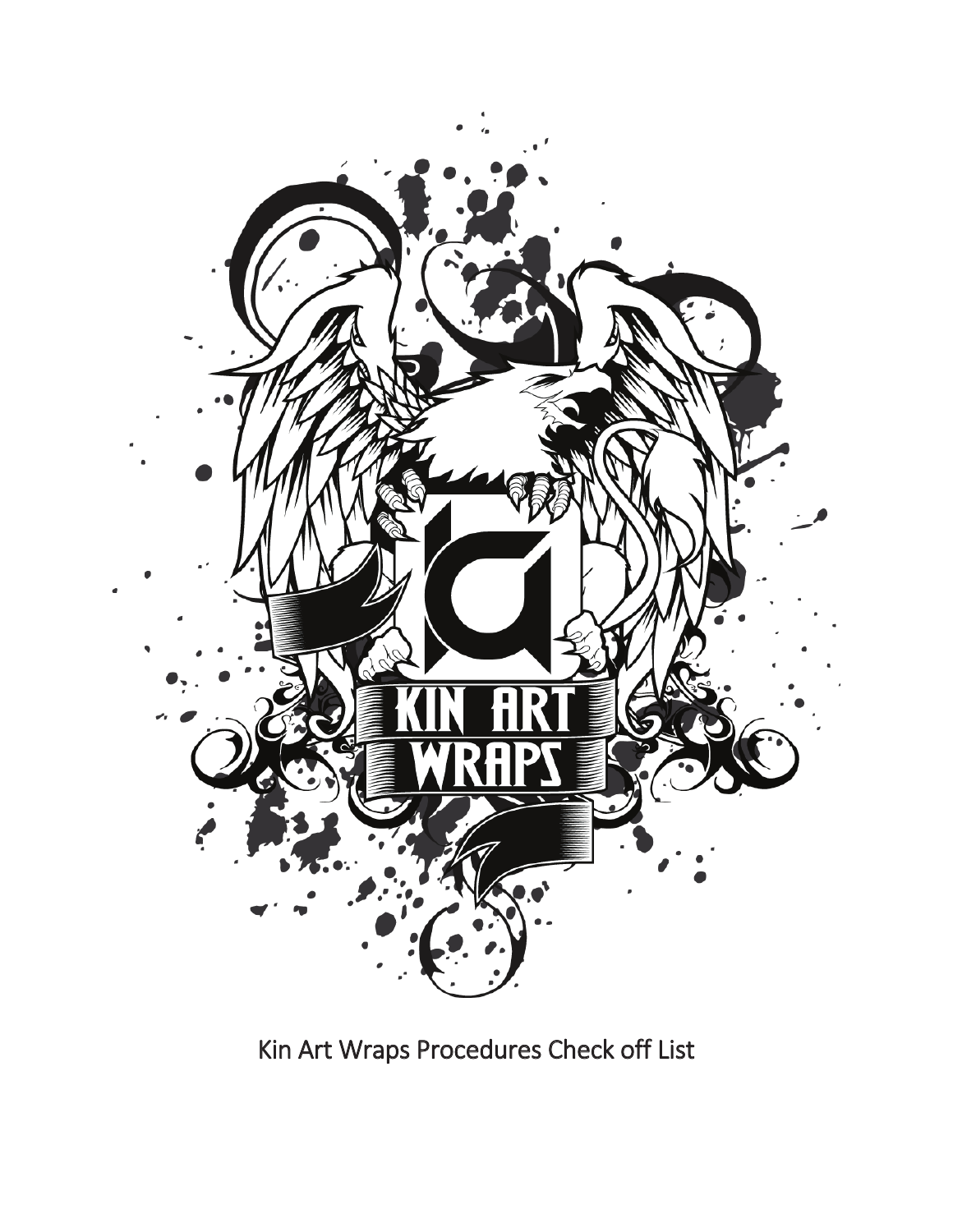# Phase 1 (Site Survey / Image & Info Request / Estimates)

## □ Site Survey of Project

### Via the client

- Please send images, information, and exact measurements of your:

Vehicles (All 4 sides of each as straight on as possible) (year, make, model)

Walls, Windows, or Floors (Straight on images of each with "exact" measurements)

Marine Craft (All 4 sides of each as straight on as possible) (year, make, model)

Custom projects (Images, info, and Measurement as best as possible)

To: sales@kinartwraps.com

### Via Kin Art Wraps

NOTE: HIGHLY RECOMMENDED (In some cases required by Kin Art Wraps) - Kin Art Wraps can do this procedure for you if you like. The Estimate is much more accurate, becoming instead a "quote" with a "Site Survey" being conducted by Kin Art Wraps (Fee Associated with this service is  $$200 + $0.6$  p/mi based outside determined city limits). Includes digital copy of images, templates, measurements of the project.

## □ Estimate

- Estimate or Quote is then sent based on the above information (Estimate only, Final invoice may change due to factors such as misinformation given, surface conditions of the vehicle not adequate, environmental conditions not adequate) If "Approved", begin phase 2.

## Phase 2 (Design)

- \$200 (4hrs) non-refundable deposit is needed to start any design of project for new clientele. Time is then tracked at \$50 per hour after 4hr initial deposit time.
- Design Time and services are tracked at \$50 per hour
- Proofs will be sent to client for approval (only after approval is an install date scheduled)
- Balance is paid at the final approval of the art and design process. Then all art and formats is sent, and belongs to client, via email.
- Once balance is paid on design then move to phase 3.